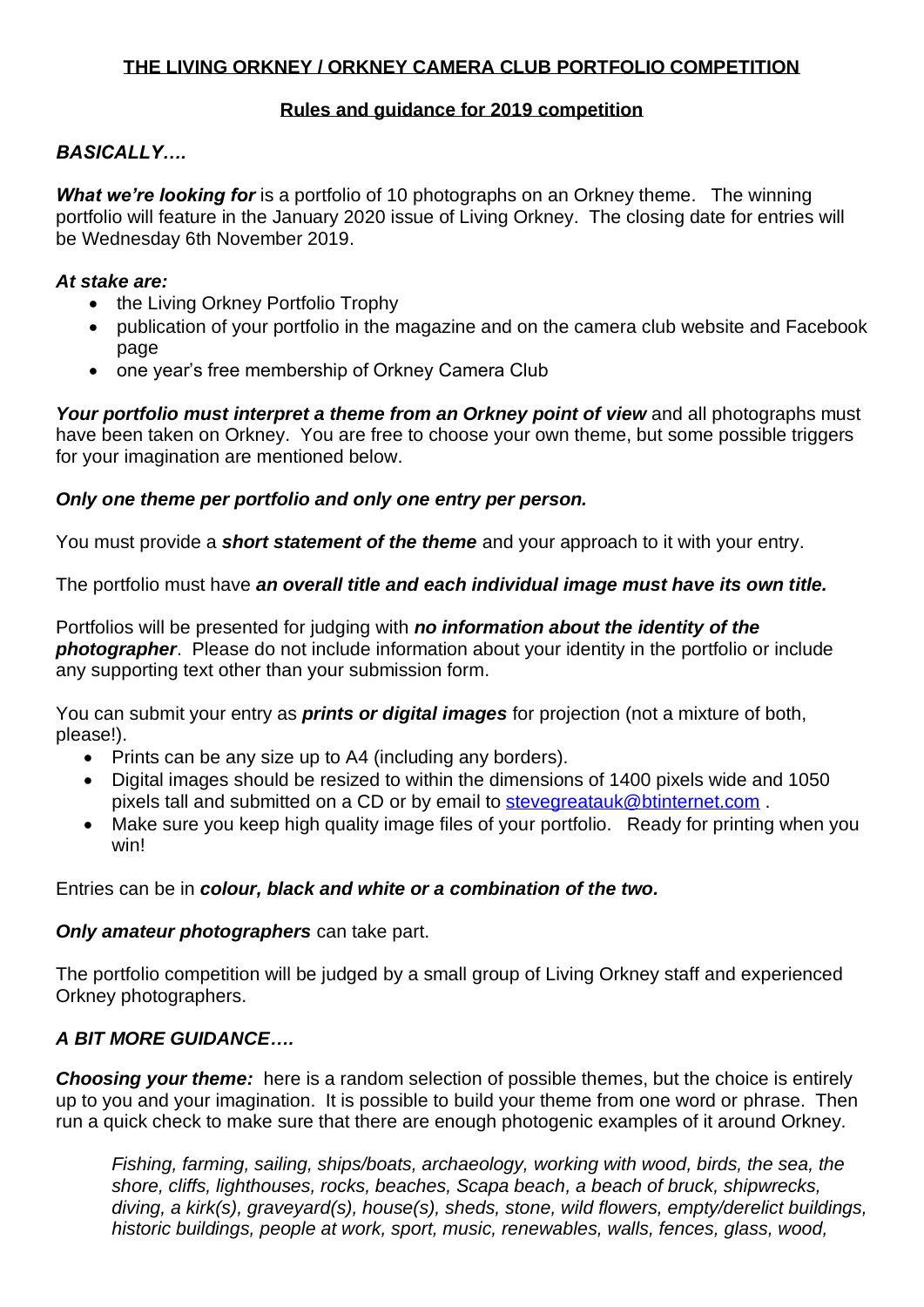*roads/tracks, a specific location, West Mainland, crossing the Pentland Firth, Orkney people, traditions, ploughing match, windows, doors, gardens, trees (why not?!), the weather, the seasons, Orkney past and present….over to you!*

As an example of photojournalism your portfolio should cover the theme with high quality, eyecatching photographs. Please aim to be as comprehensive and informative as you can, through your pictures. Avoid obvious gaps in covering your theme: for instance, a portfolio on the theme of Orkney traditions might feel wrong without a photo(s) of the Ba'.

You have most of a year to produce your portfolio. This gives you plenty of time for planning the content and producing the best photographs. If you wish, you can give your portfolio a seasonal pattern, but you don't have to.

You are free to use your imagination on the style or format of your portfolio, but don't forget the aim is to produce something for publication in a magazine.

If you need advice with any aspects of producing your portfolio, Orkney Camera Club members will be willing to help. Contact via the club website [www.orkneycameraclub.co.uk](http://www.orkneycameraclub.co.uk/) or Orkney Camera Club Facebook page.

#### *The challenge is to:*

- ✓ *approach the theme in a way that plays to your photographic strengths*
- ✓ *take good quality, beautiful and/or interesting images which convey the theme*
- ✓ *select 10 of those images which work together well as a group.*

Go for it!